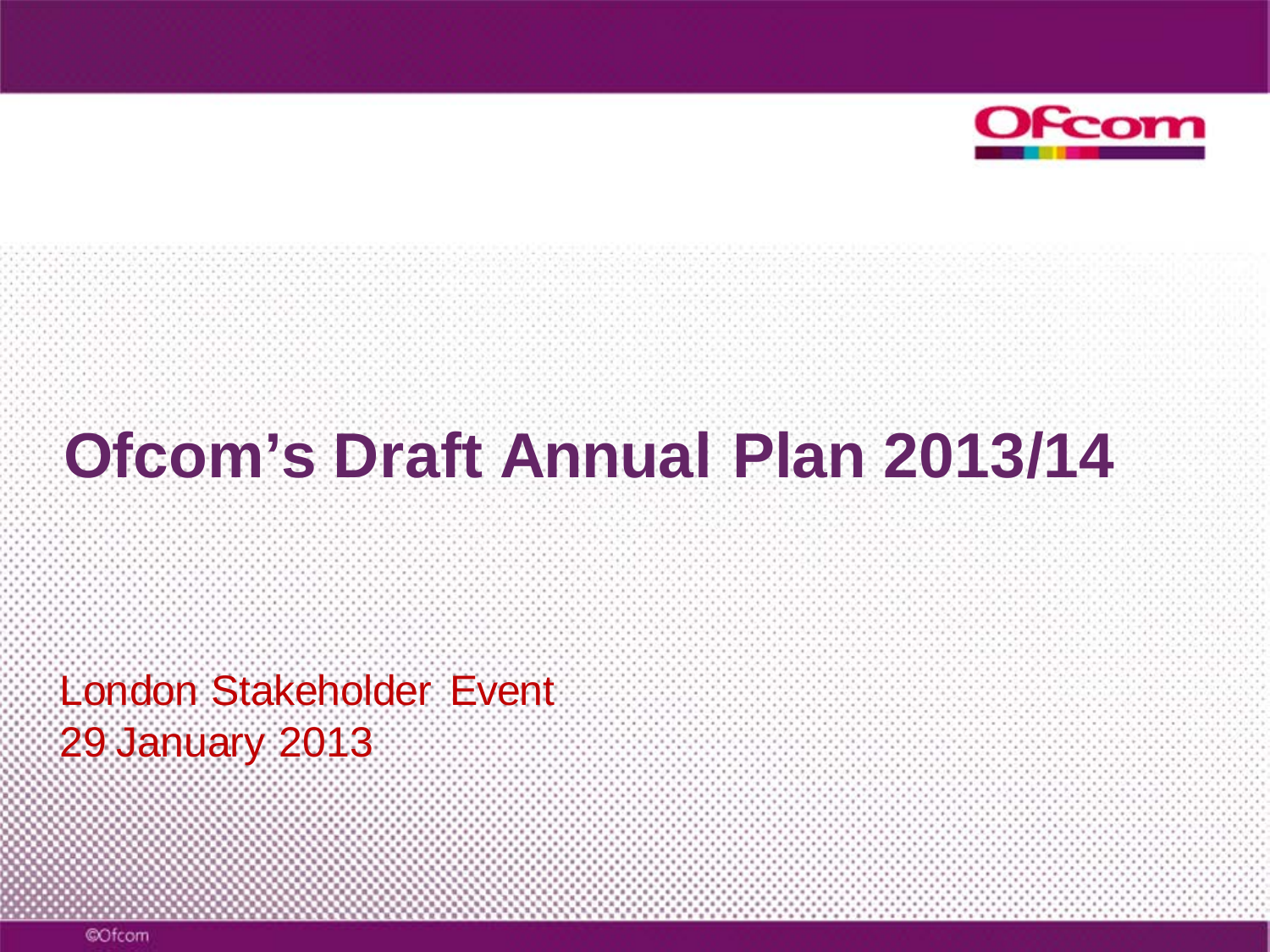

2

# **Introduction**

## **Ed Richards, Chief Executive – Ofcom**

©Ofcom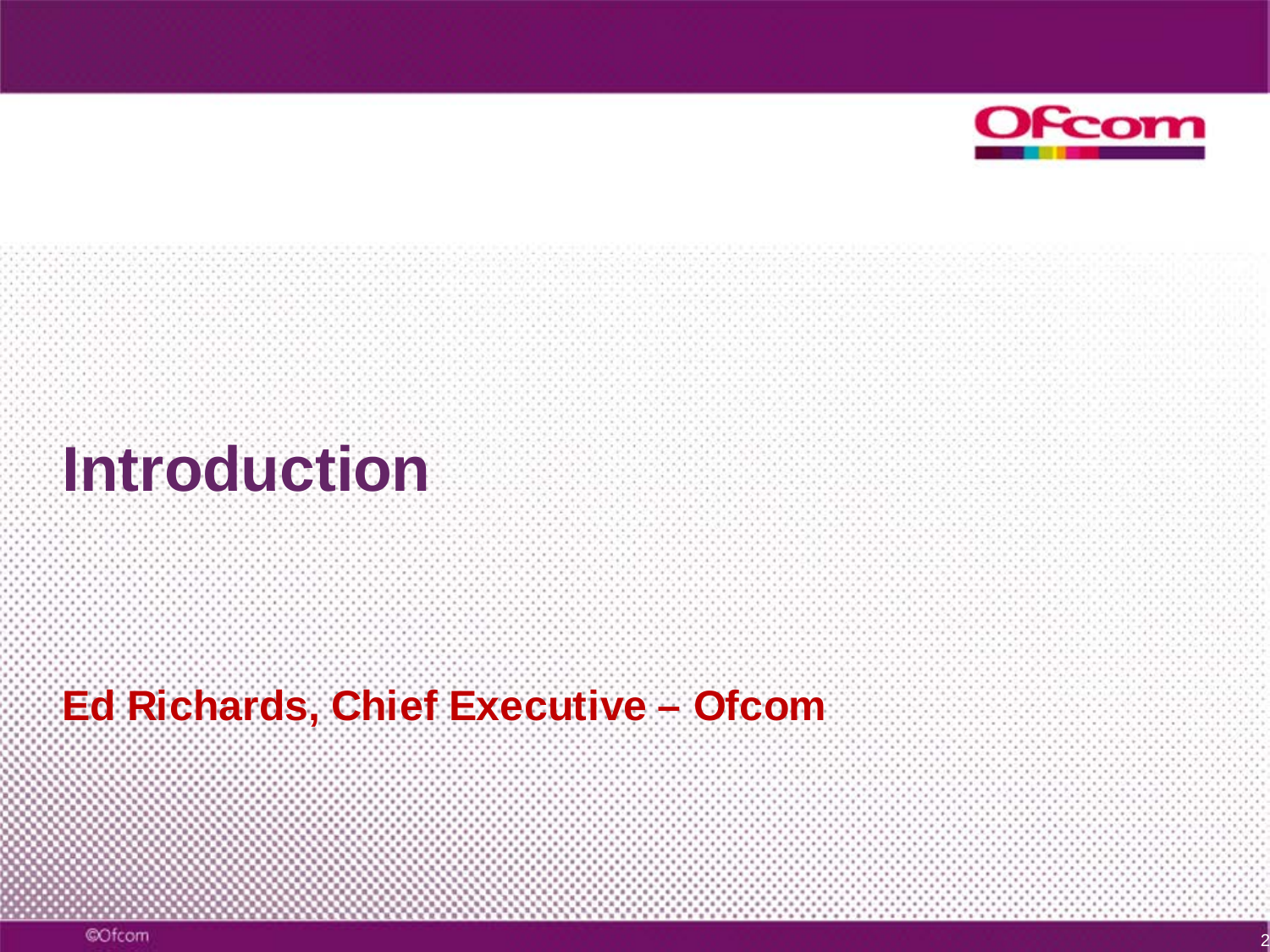

## **What comprises our 'strategy'?**

#### **The strategy is what and how we plan to deliver consumer and citizen benefits**

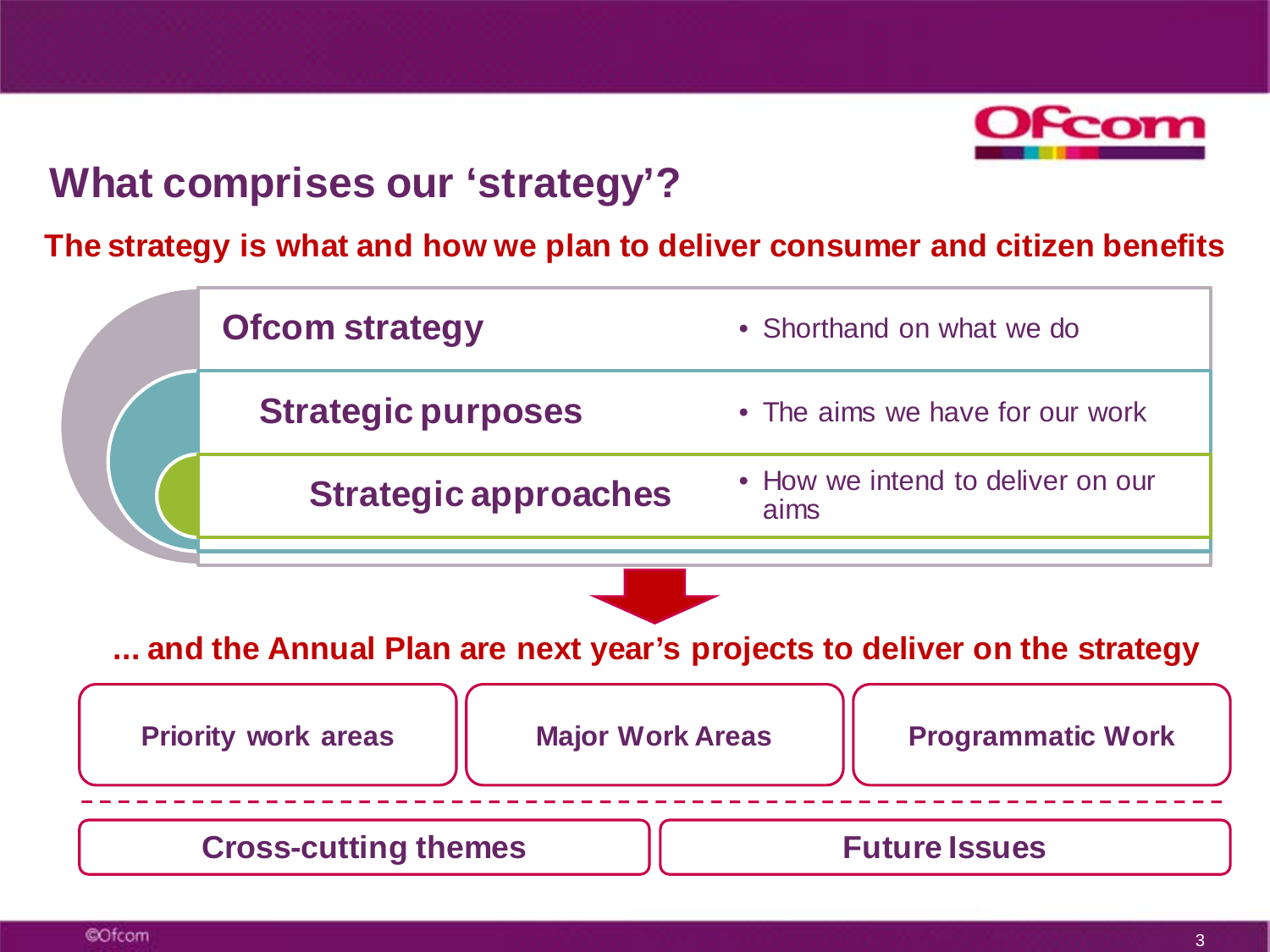

## **This year, we have articulated Ofcom's overarching strategy as an organisation**

#### **What we do...**

*"*We will work for consumers and citizens by promoting effective competition, informed choice and the opportunity to participate in a wide range of communications services, including post. We will secure the optimal use of spectrum, through market mechanisms where possible and regulatory action where necessary. We will provide proportionate protection for consumers and help maintain audiences' confidence in broadcast content. We will contribute to public policy defined by Parliament, including high quality public service broadcasting and plurality of media ownership.

#### **...and how we do it**

To achieve these aims, we will be consultative, transparent and proportionate. We will be informed through high quality research and information, which we will share widely. We will be mindful of the diversity of the UK and its nations. We will aim to be innovative, responsive and effective in everything we do*."*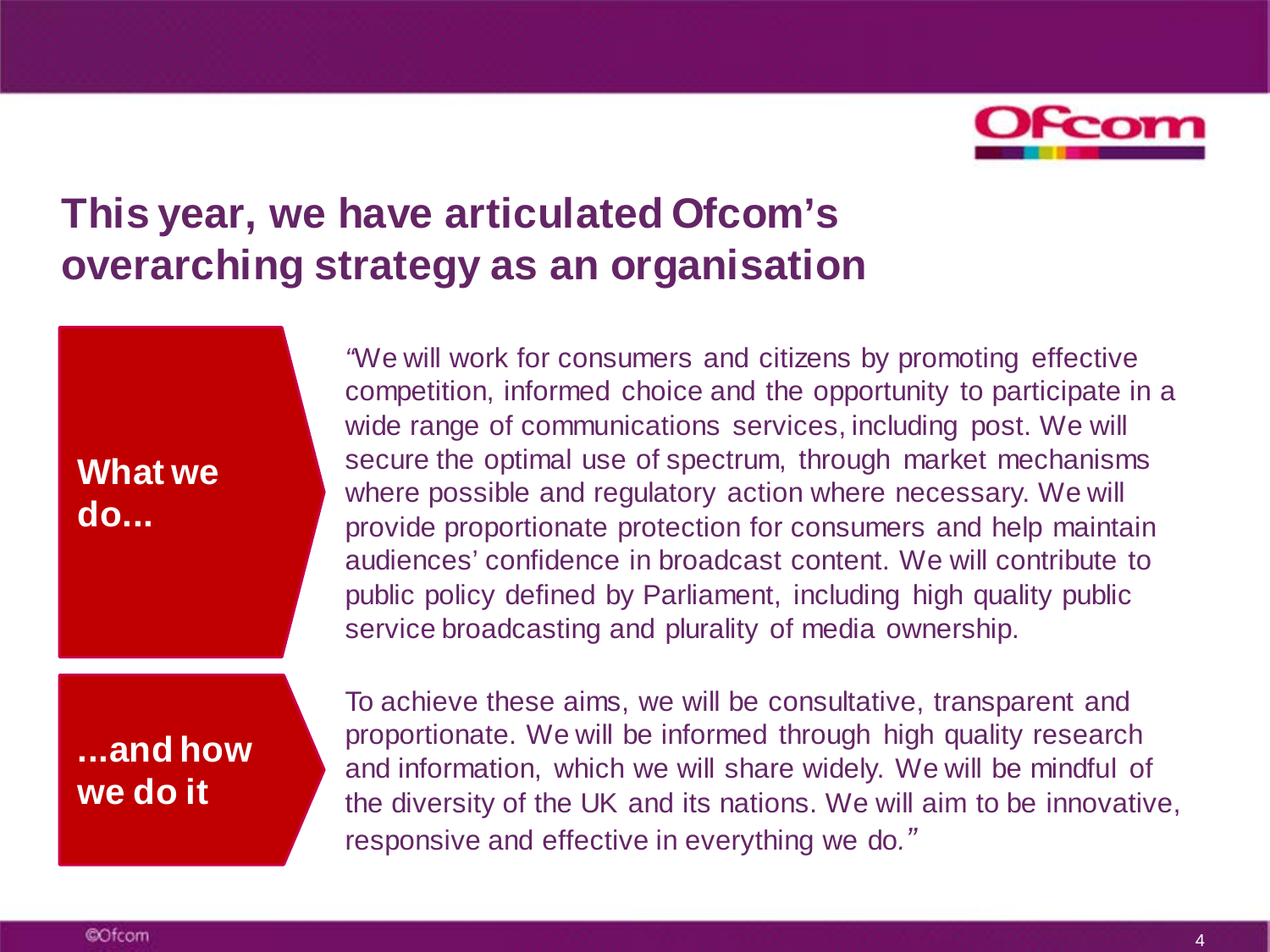

### **All of which can be summarised graphically**

#### **What we aim to do to further consumer and citizen interests...**

**... and how we will seek to achieve our aims**



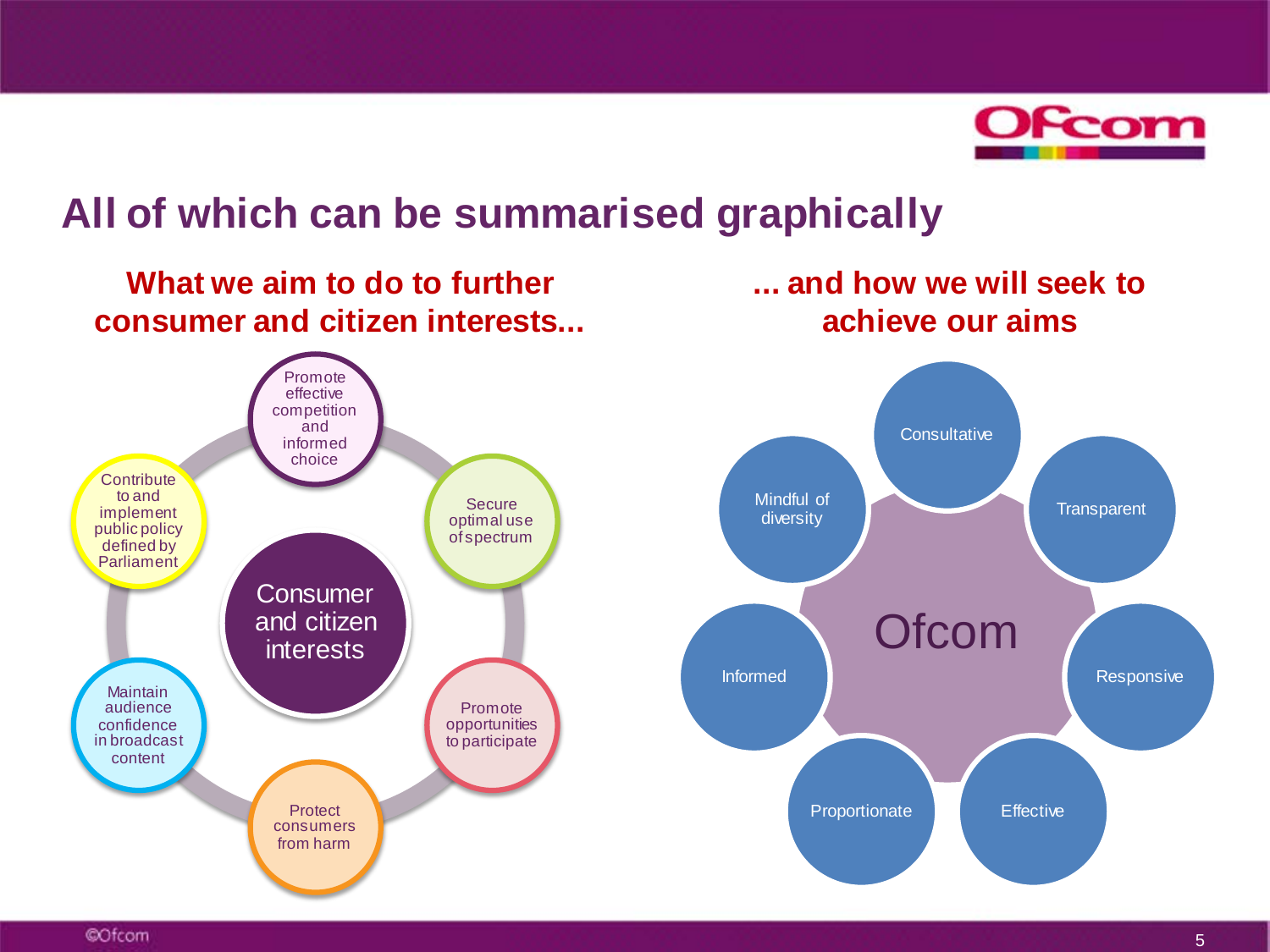

# **2013/14 Priorities**

## **Clive Carter, Director of Strategy – Ofcom**

©Ofcom

6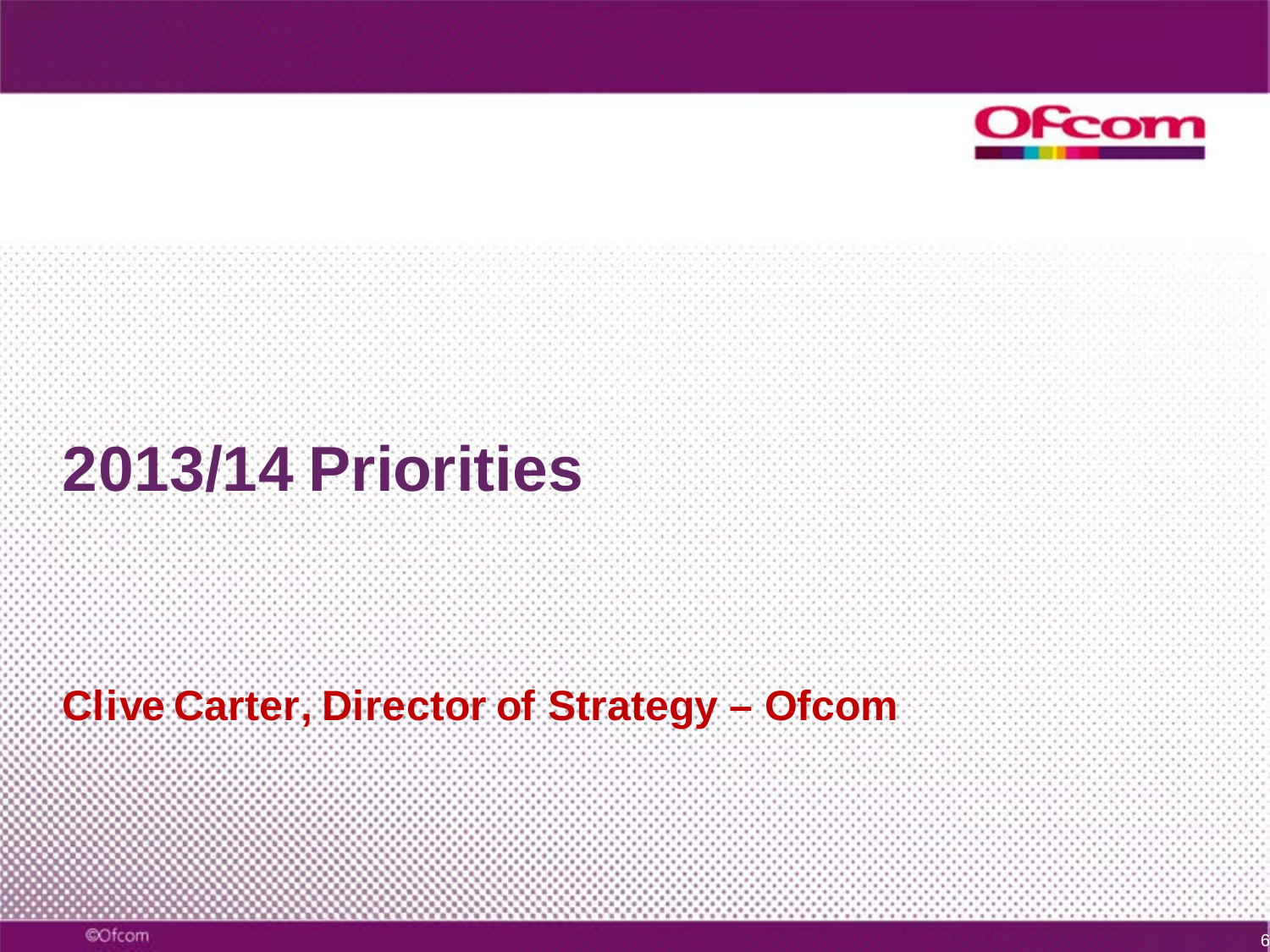

### **We have re-articulated Ofcom's strategic purposes**

#### **2012/13 Strategic Purposes**

**Promote effective and sustainable competition**

**Promote the efficient use of public assets**

**Help comms markets to work for consumers** 

**Provide appropriate assurance to audiences on standards**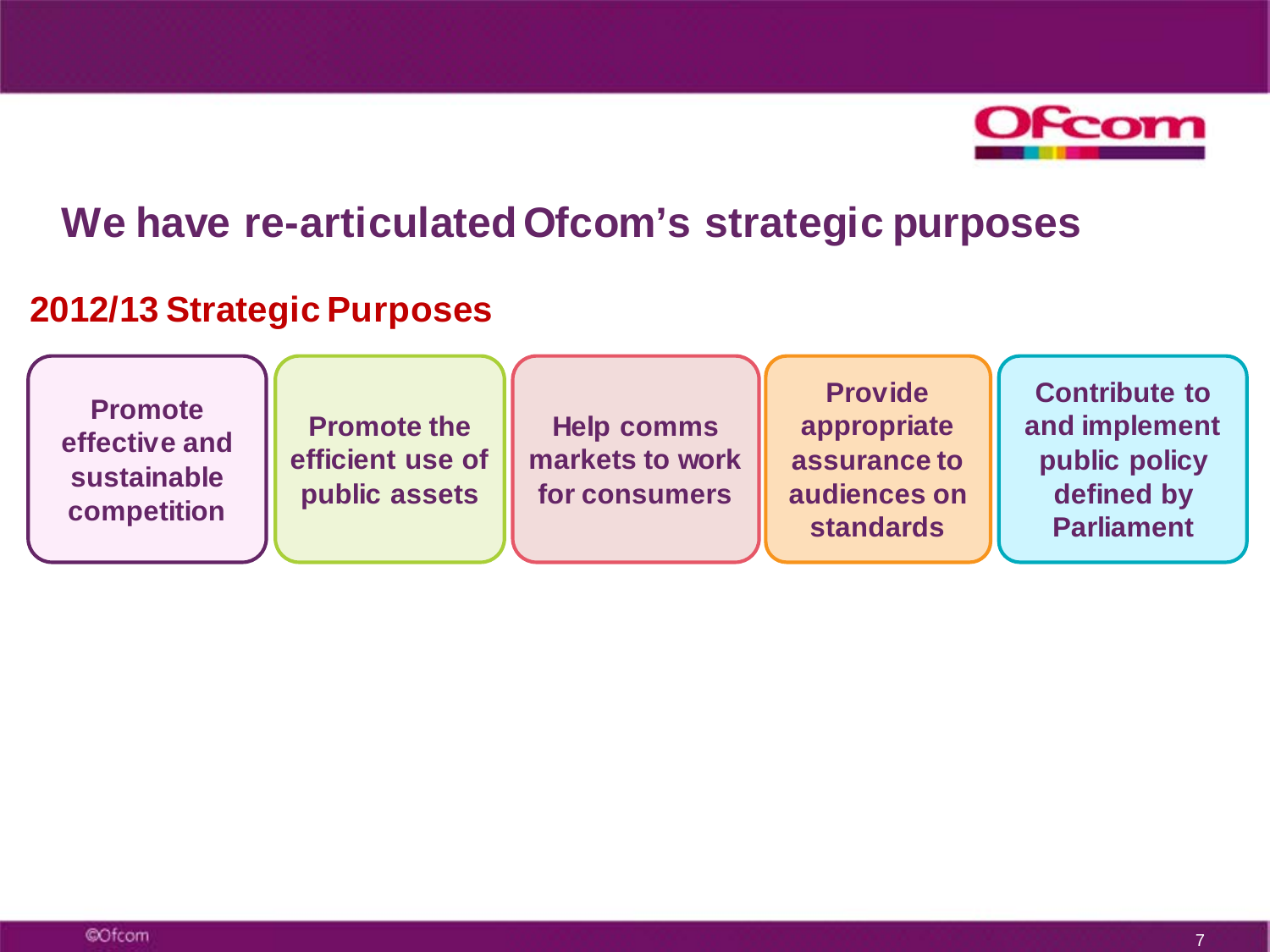

## **We have re-articulated Ofcom's strategic purposes**

#### **2012/13 Strategic Purposes**

| <b>Promote effective</b><br>and sustainable<br>competition | <b>Promote the</b><br>efficient use of<br><b>public assets</b> | <b>Help communications</b><br>markets to work for<br><b>consumers</b> | <b>Provide appropriate</b><br>assurance to<br>audiences on<br><b>standards</b> | <b>Contribute to and</b><br>implement public<br>policy defined by<br><b>Parliament</b> |
|------------------------------------------------------------|----------------------------------------------------------------|-----------------------------------------------------------------------|--------------------------------------------------------------------------------|----------------------------------------------------------------------------------------|
|                                                            |                                                                |                                                                       |                                                                                |                                                                                        |

#### **2013/14 Strategic Purposes**

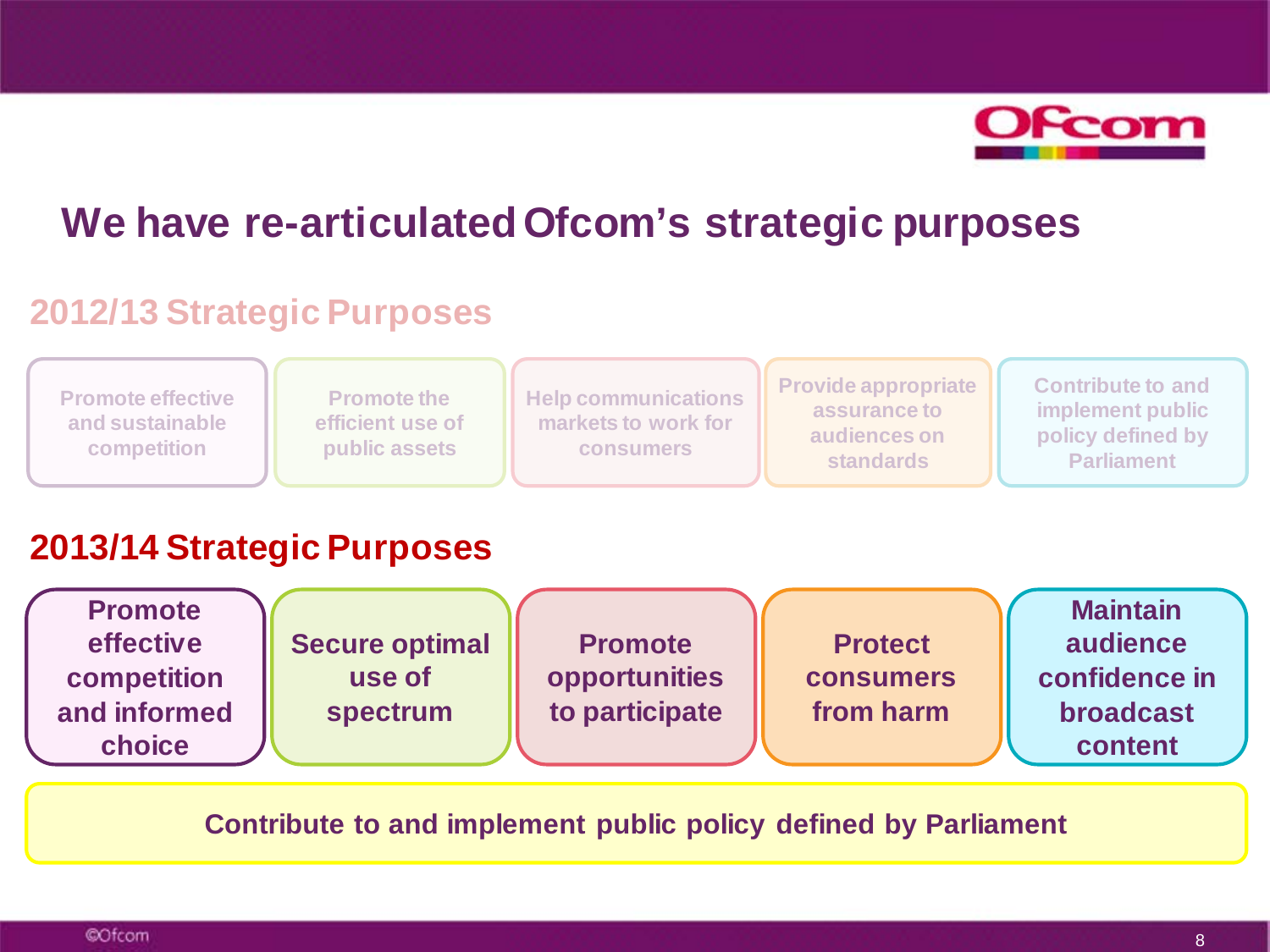## **Strategic approaches**



| <b>Promote effective competition</b><br>and informed choice | • Res telecoms: EoI, active and passive wholesale<br>· Business telecoms: wholesale access<br>• Mobile: national wholesale competition<br>• AV: addressing bottlenecks<br>• Empowerment thought information and switching |
|-------------------------------------------------------------|---------------------------------------------------------------------------------------------------------------------------------------------------------------------------------------------------------------------------|
| <b>Secure optimal use of</b><br>spectrum                    | • Mix of market-led and regulatory action<br>• identify and repurpose spectrum to meet demand<br>• Spectrum sharing                                                                                                       |
| <b>Promote opportunities to</b><br>participate              | • Promote widespread availability<br>• Promote and secure equivalent opportunities for<br>disabled and vulnerable users<br>• Provide information and high quality research                                                |
| <b>Protect consumers from harm</b>                          | • Focussed interventions based on scale of detriment<br>and ability to address                                                                                                                                            |
| <b>Maintain audience confidence</b><br>in broadcast content | • Targeting licensing and enforcement<br>• Providing effective assurance in a globalised IP world<br>by working with others                                                                                               |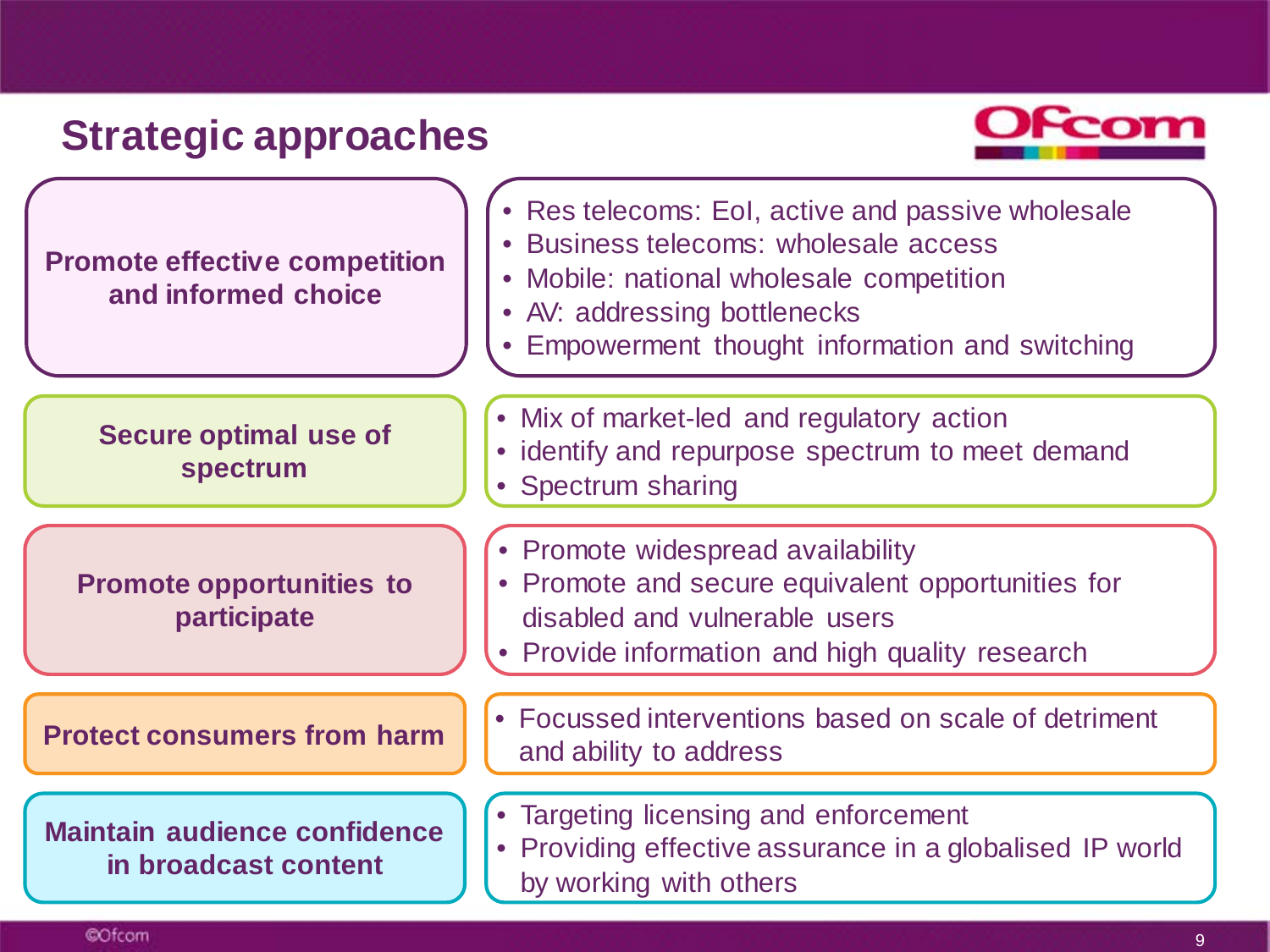

### **Strategic approaches**

Our strategy on public cuts across all of the other strategic purposes, complementing our approaches and activities in each

- Advisory providing input into policy debate
- Implementation effecting and enforcing new legislation

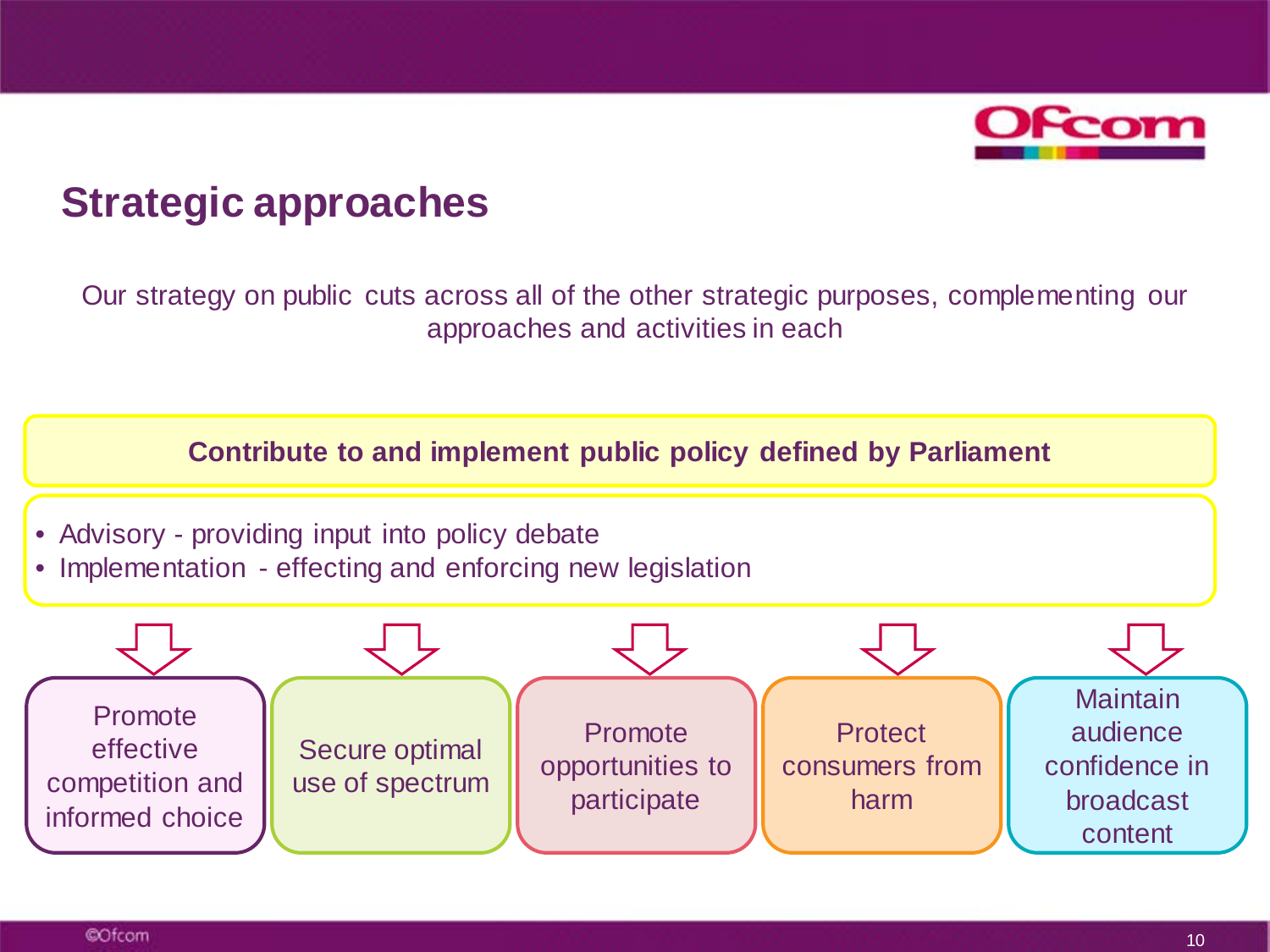

- Ensure effective competition and investment in both current and superfast broadband
- Promote effective choice for consumers by ensuring that clear and relevant information is readily available
- Develop and implement policies that will improve the ease of switching between communications providers



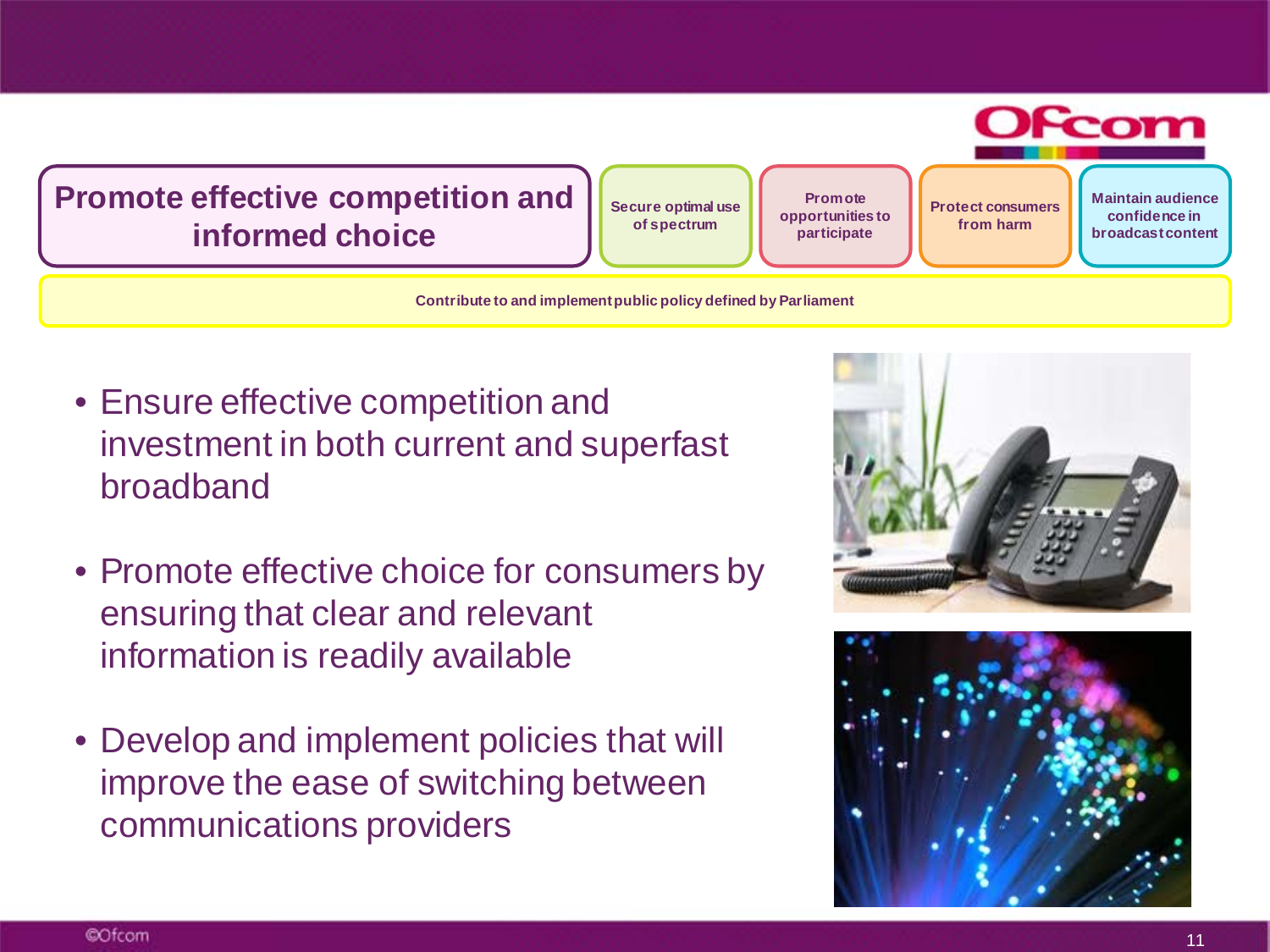**OFcom Promote effective Promote Maintain audience broad Secure optimal use of spectrum Protect Consumers Secure optimal use of spectrum Protect Consumers opportunities to confidence in competition and from harm informed choice participate**

- Timely spectrum clearance in 800 MHz and 2.6 GHz to enable new awards while mitigating co-existence issues
- Implement the UHF strategy to enable a potential release of 700 MHz for harmonised mobile use
- Support the release of 2.3 GHz and 3.4GHz bands to meet spectrum demand



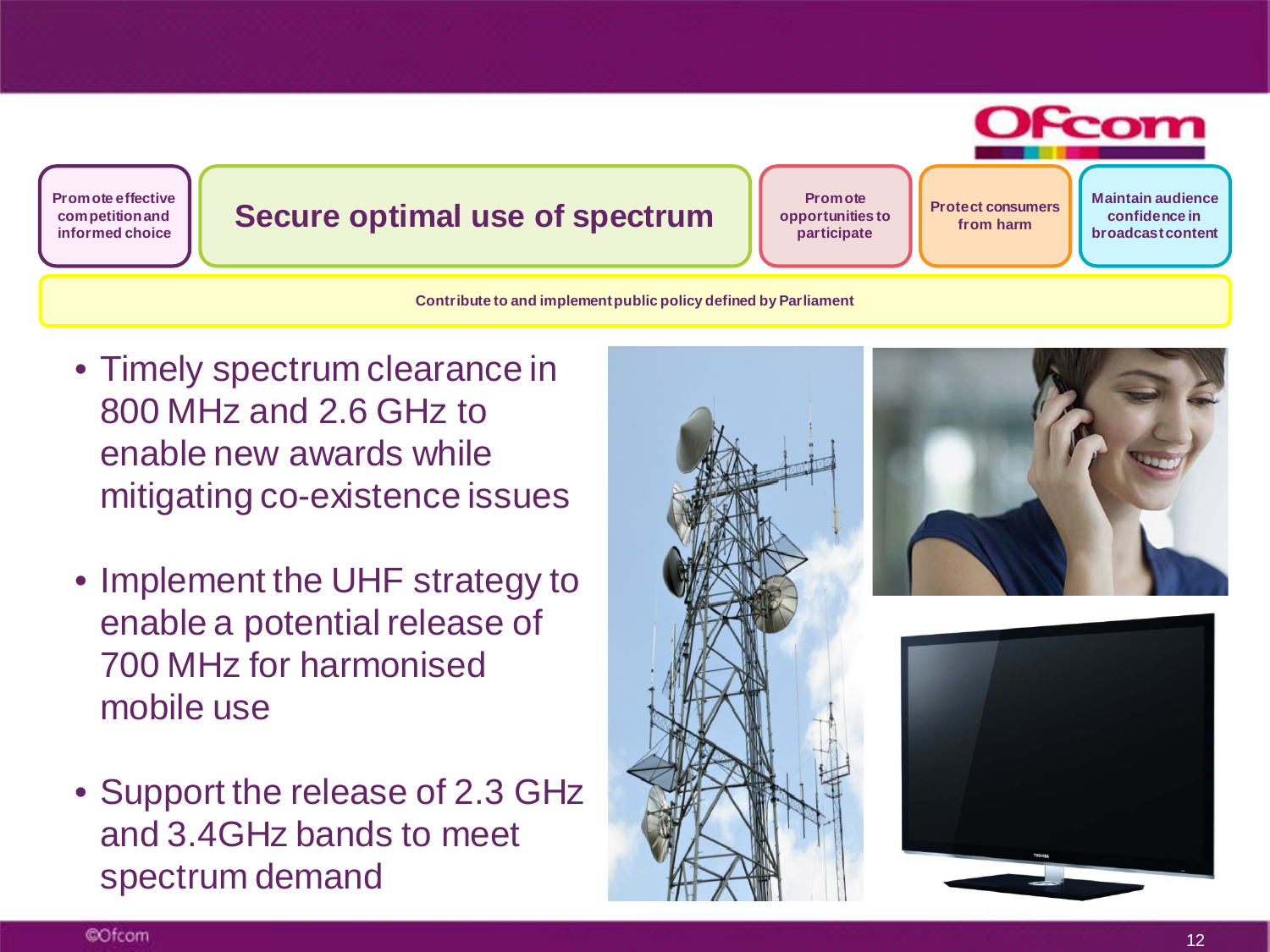

- Secure the provision of the universal postal service
- Work in collaboration with Government and industry to promote the widespread availability of superfast broadband



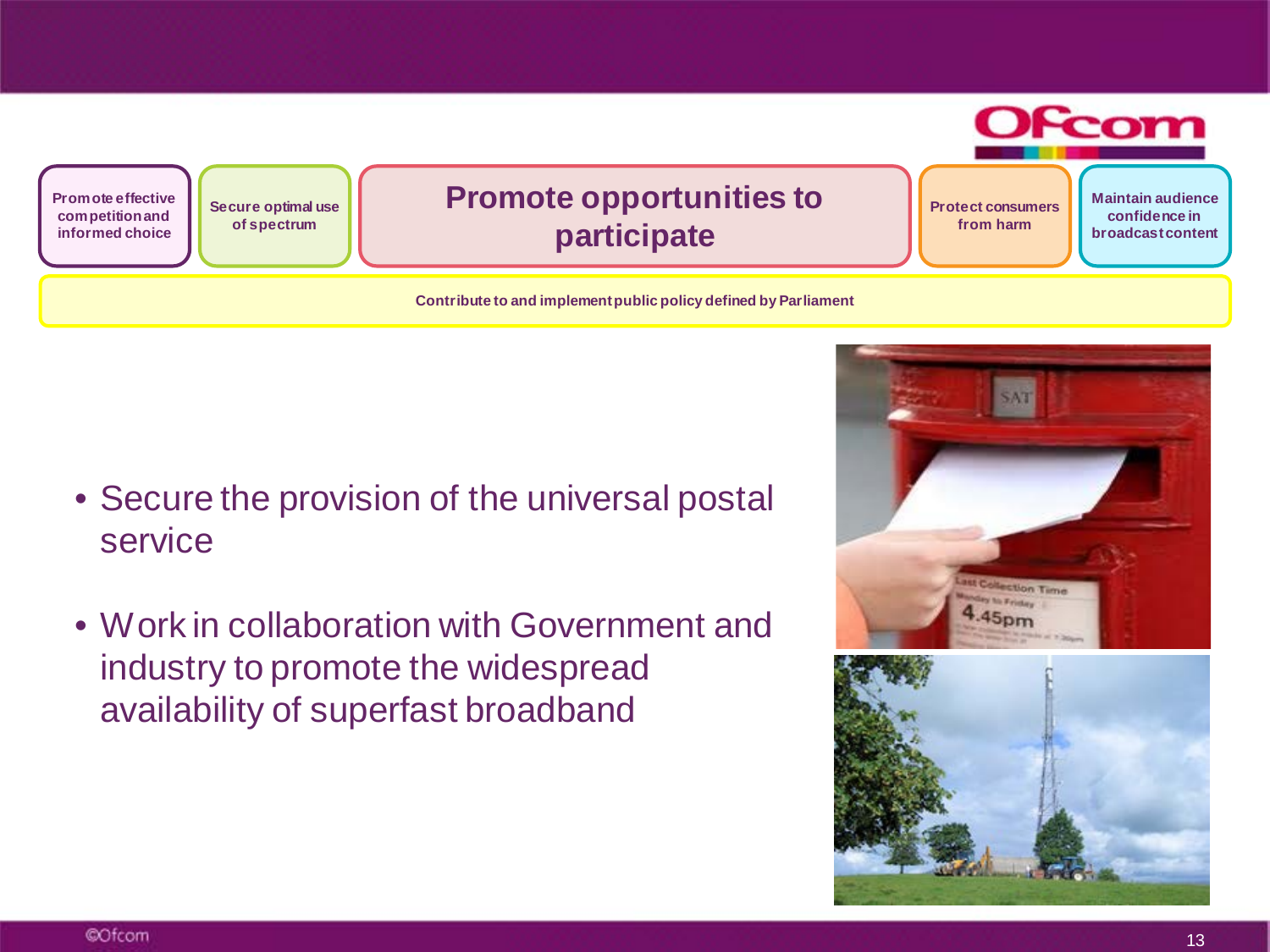

- Implement reform of non-geographic numbering to ensure price transparency
- Protect consumers in a range of priority areas, including silent calls and midcontract price increases



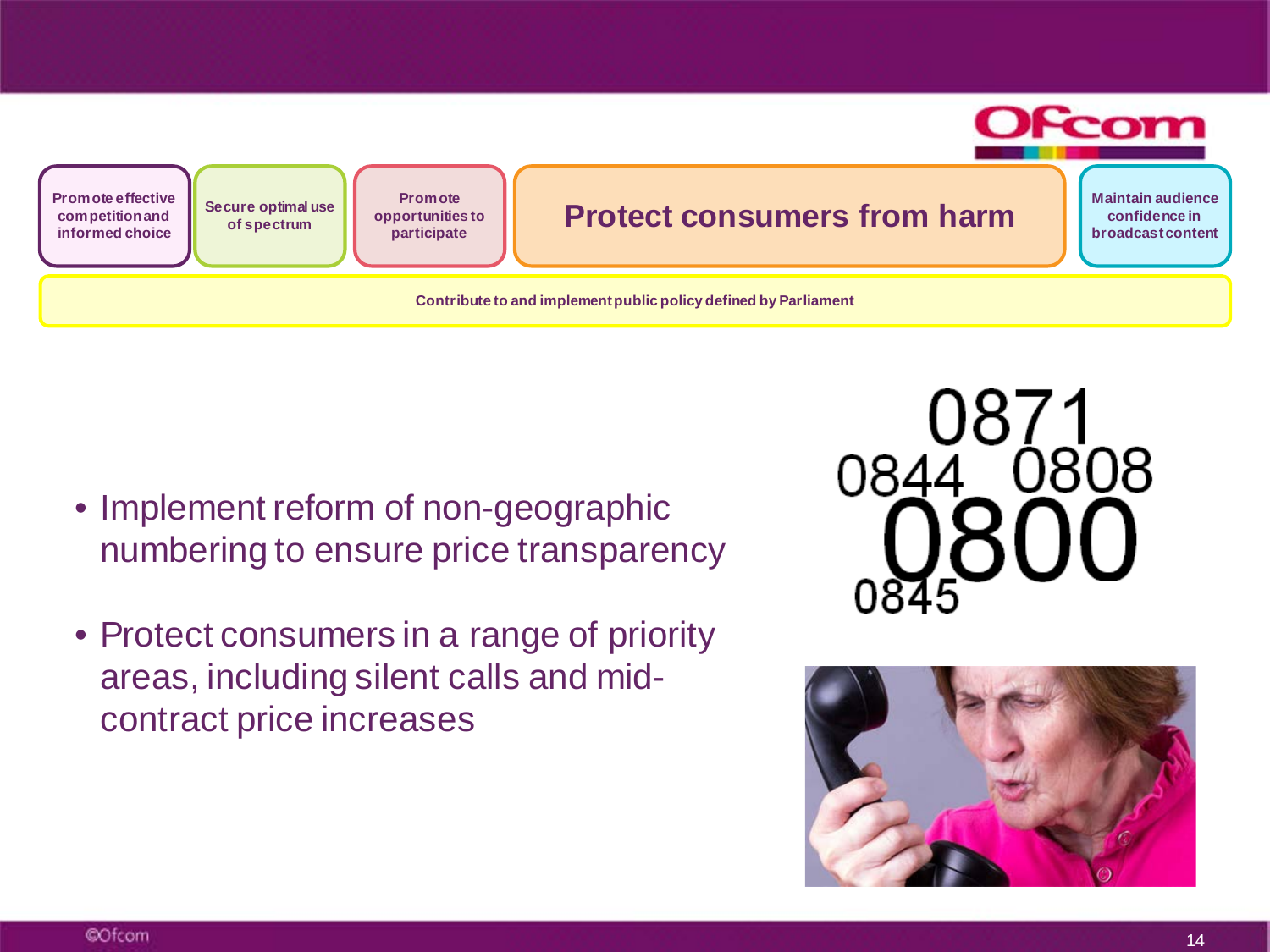

- Target licensing and enforcement to ensure effective protection for audiences
- Relicensing of Channels 3, 4 & 5
- Develop approaches to future content regulation



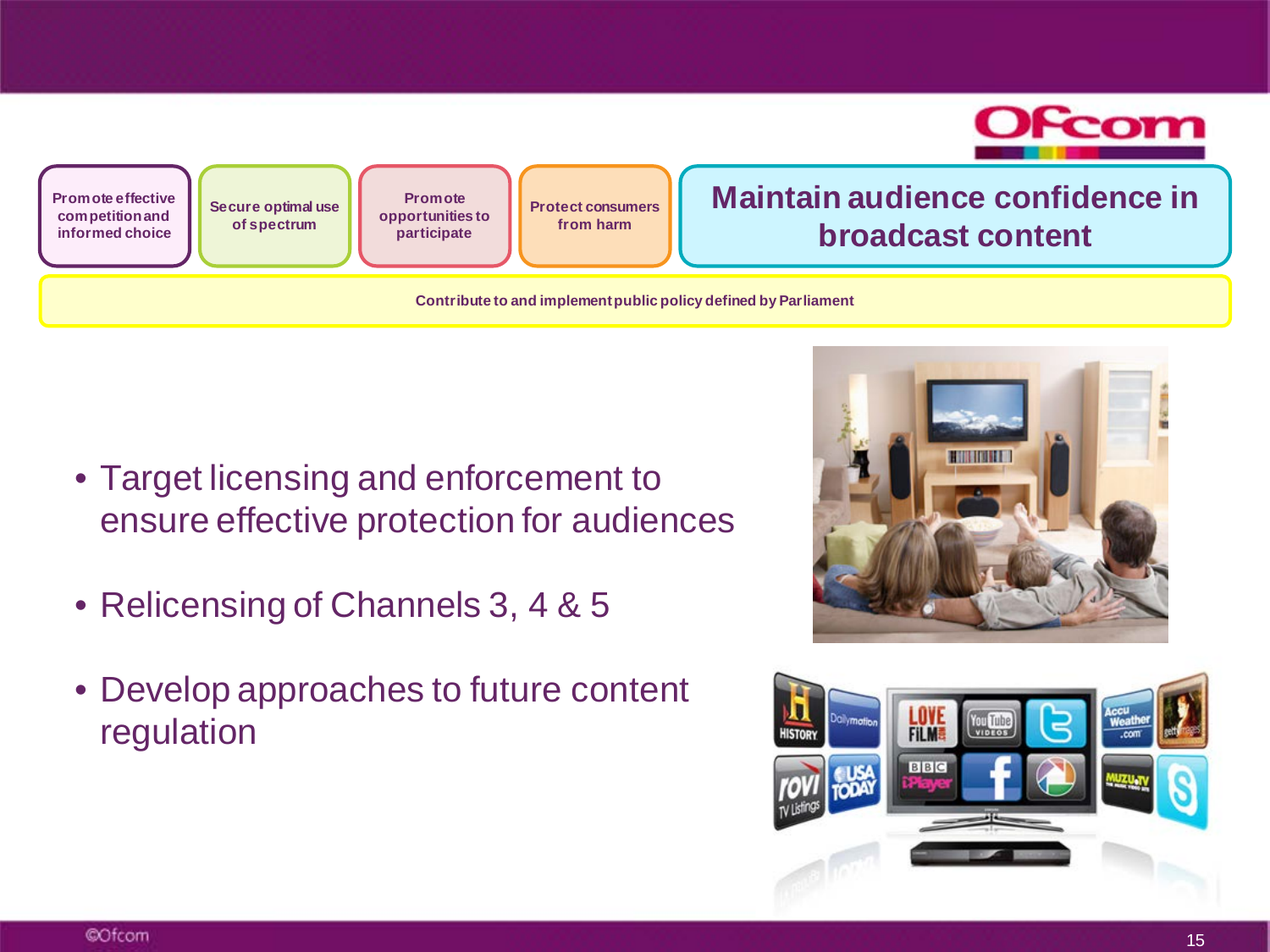

- Implement Digital Economy Act 2010 provisions on online copyright infringement
- Conduct and publish public service broadcasting review



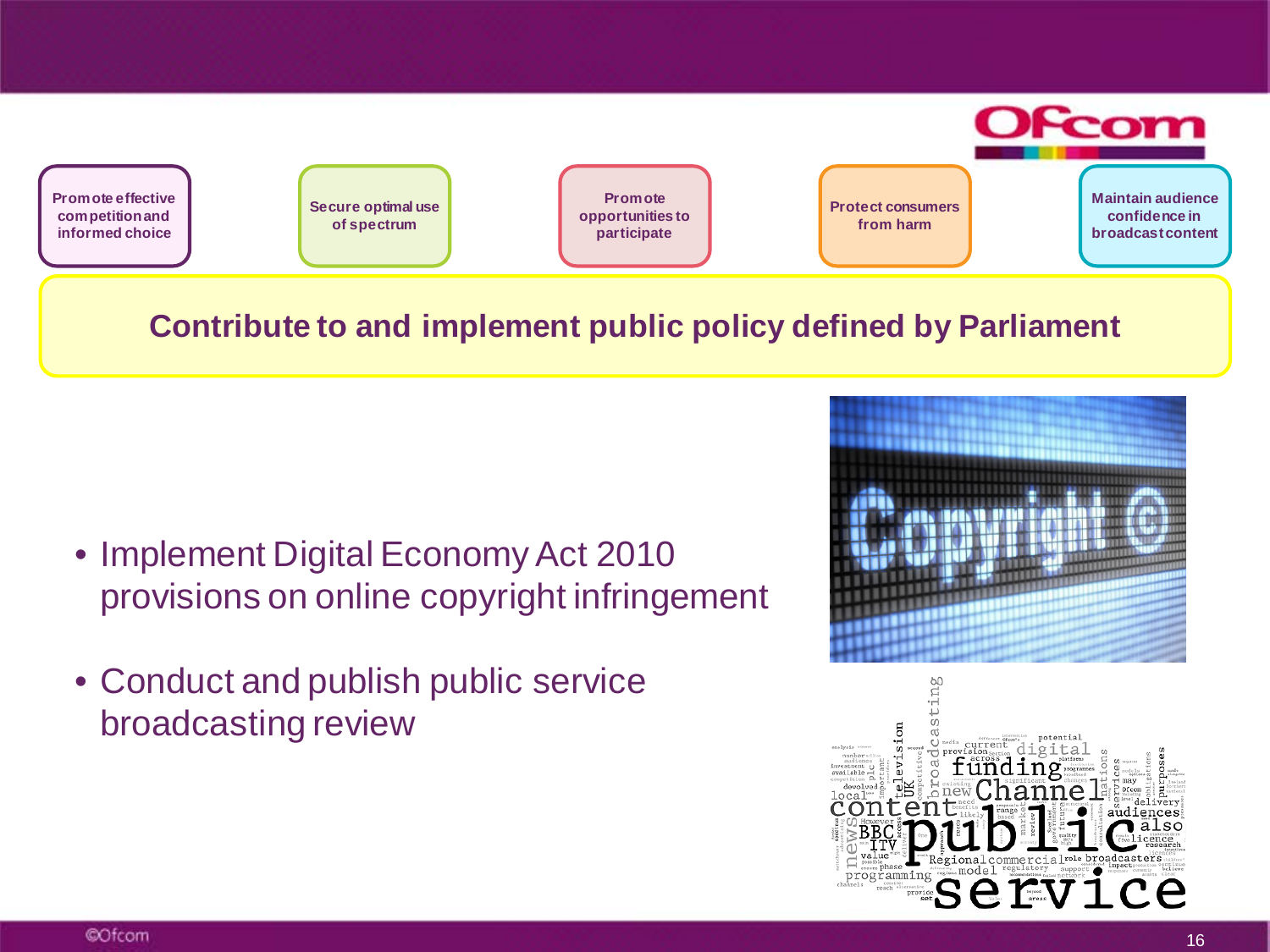

## **Other major work areas in 2013/14**

- Ensure fair and effective competition in the delivery of pay TV services
- Develop a forward-looking spectrum work programme
- Ensure the adequate provision of services for consumers with hearing impairments
- Support industry and Government initiatives to improve levels of user trust in internet services
- License new local TV services
- Support the Government's digital radio programme



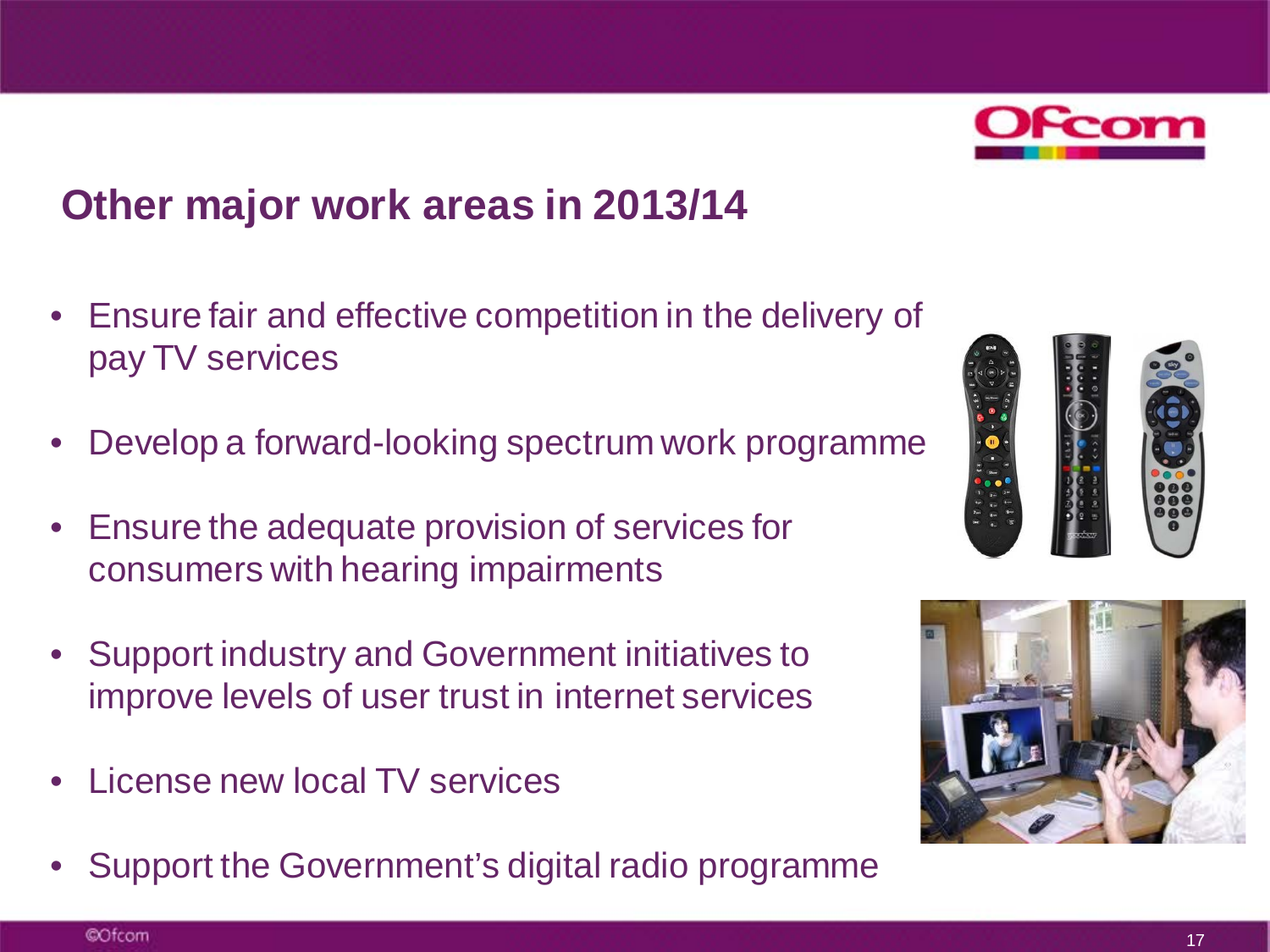

## **Programmatic activity for citizens', consumers' and stakeholders' benefit**

- Licensing access to spectrum and keeping it free of interference
- Protection from and enforcement against unfair terms and practices by communications providers
- Offering online tools to stakeholders
- Conducting and publishing market research and analysis





Source: IDATE / industry data / Ofcom. Notes: The chart only shows countries where IPTV take-up exceeded 4% of television homes in 2011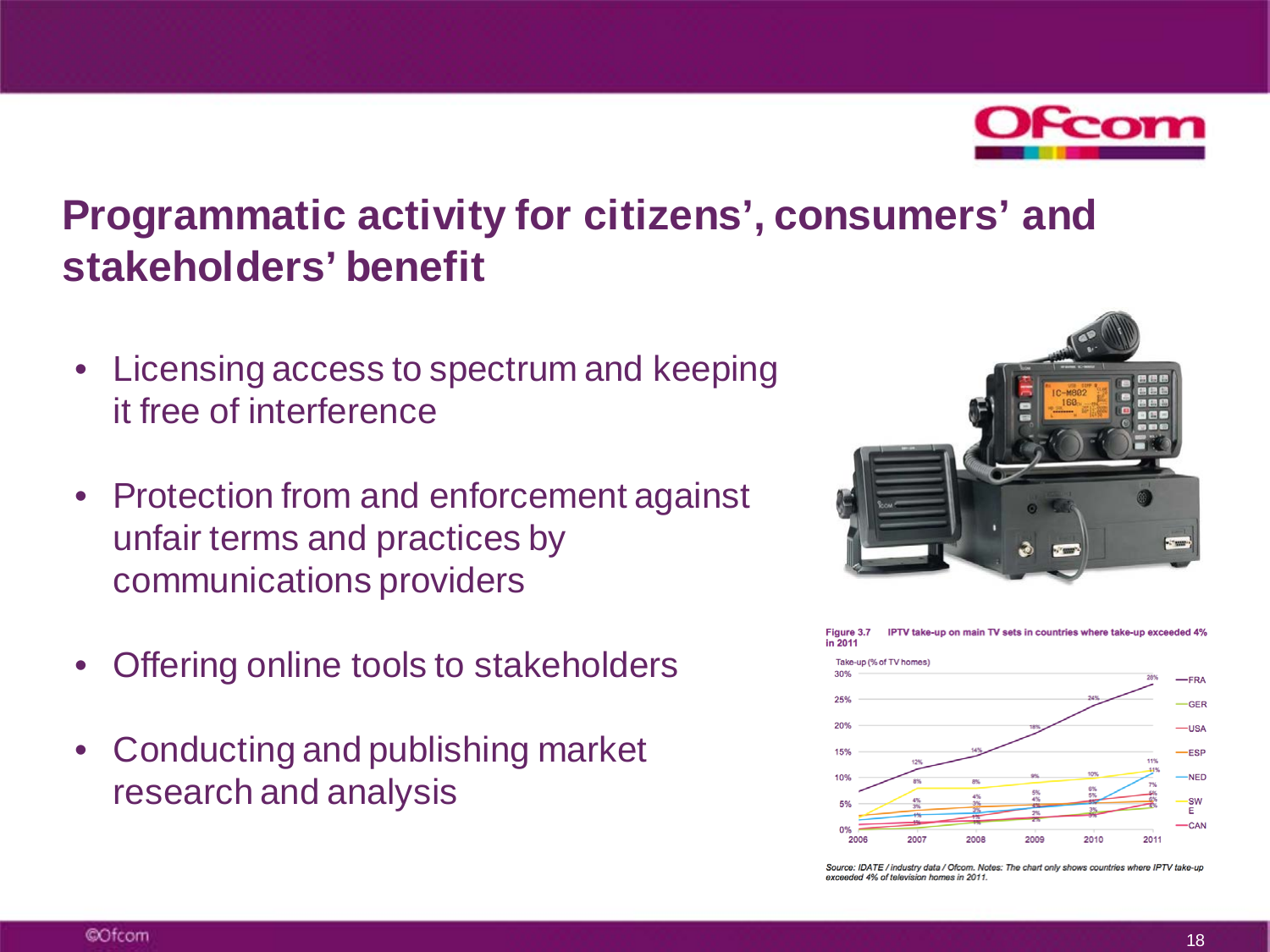## **Summary**



#### **2012/13 has been a successful year**

- Delivery of London 2012 Olympics
- Ongoing management of the 800 MHz / 2.6 GHz spectrum auction
- Savings of 22.8% under our Expenditure Review Project



#### **Our work continues in 2013/14**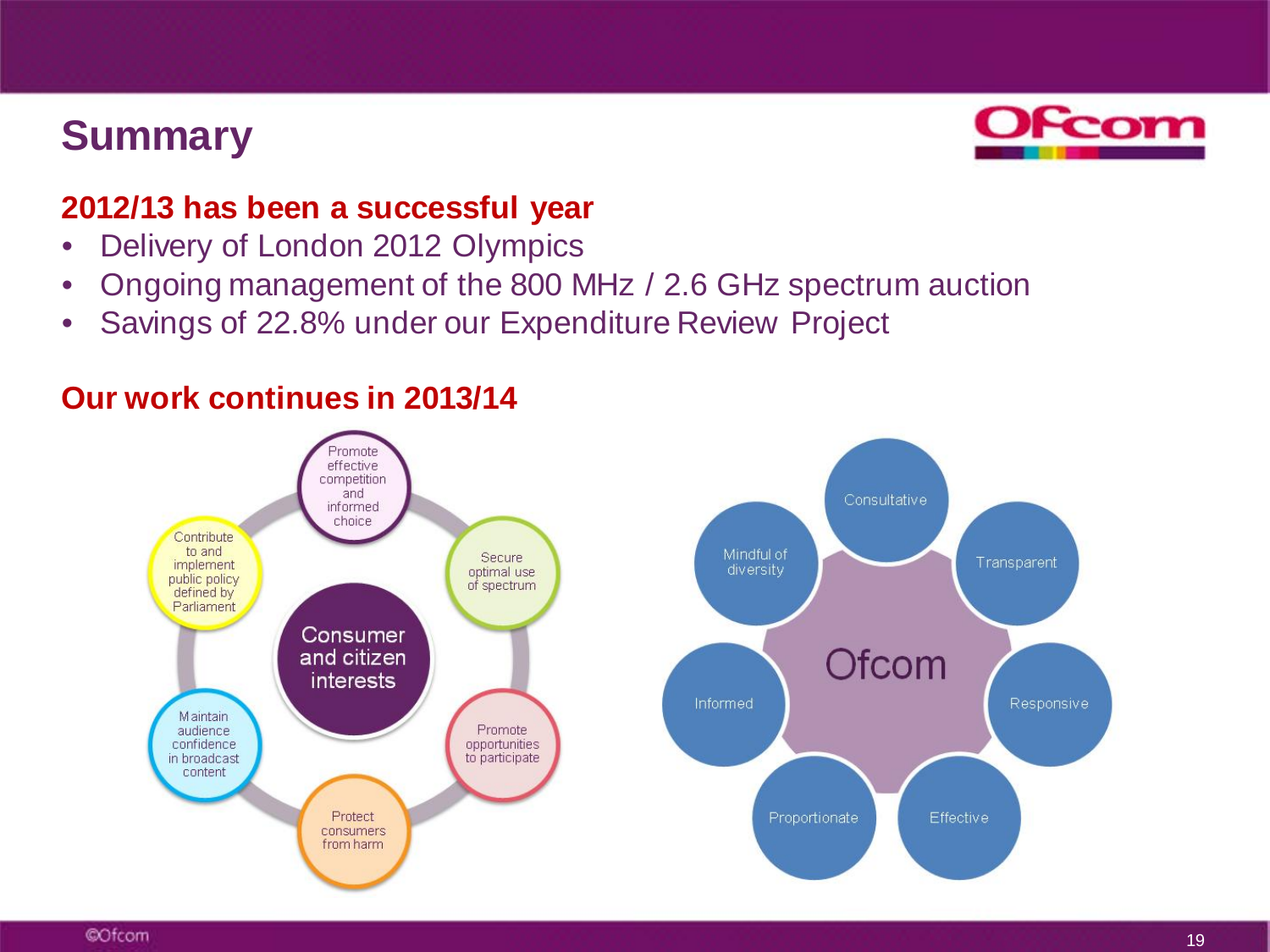

#### **Ofcom's Annual Plan 2013/14**

#### Published for consultation, which closes 22 February 2013

**Draft Annual Plan Final Annual Plan** 

Published at the end of the current financial year, along with budget for the next financial year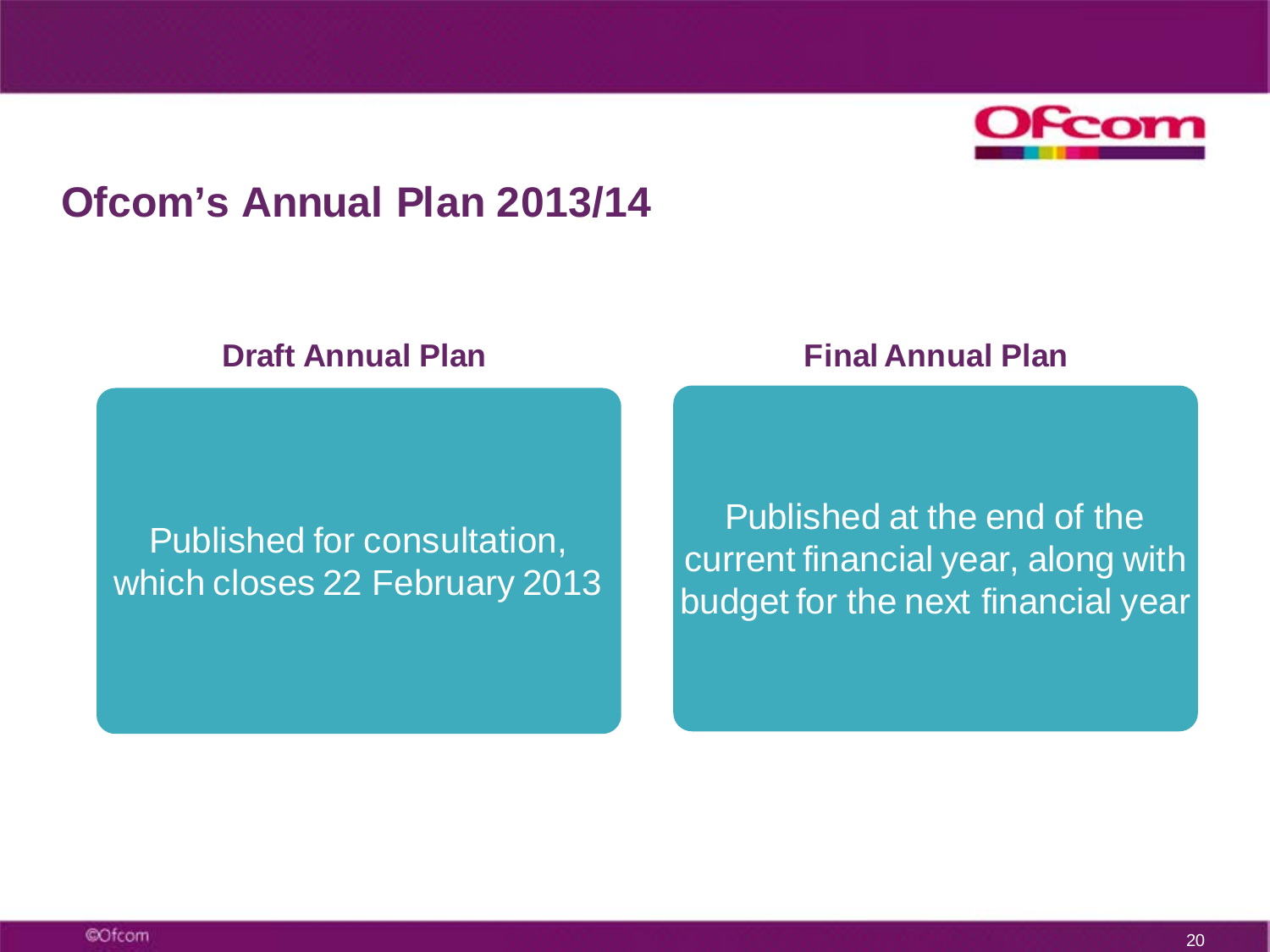

# **Q&A**

## **Steve Unger – Group Director, SITE and panel**